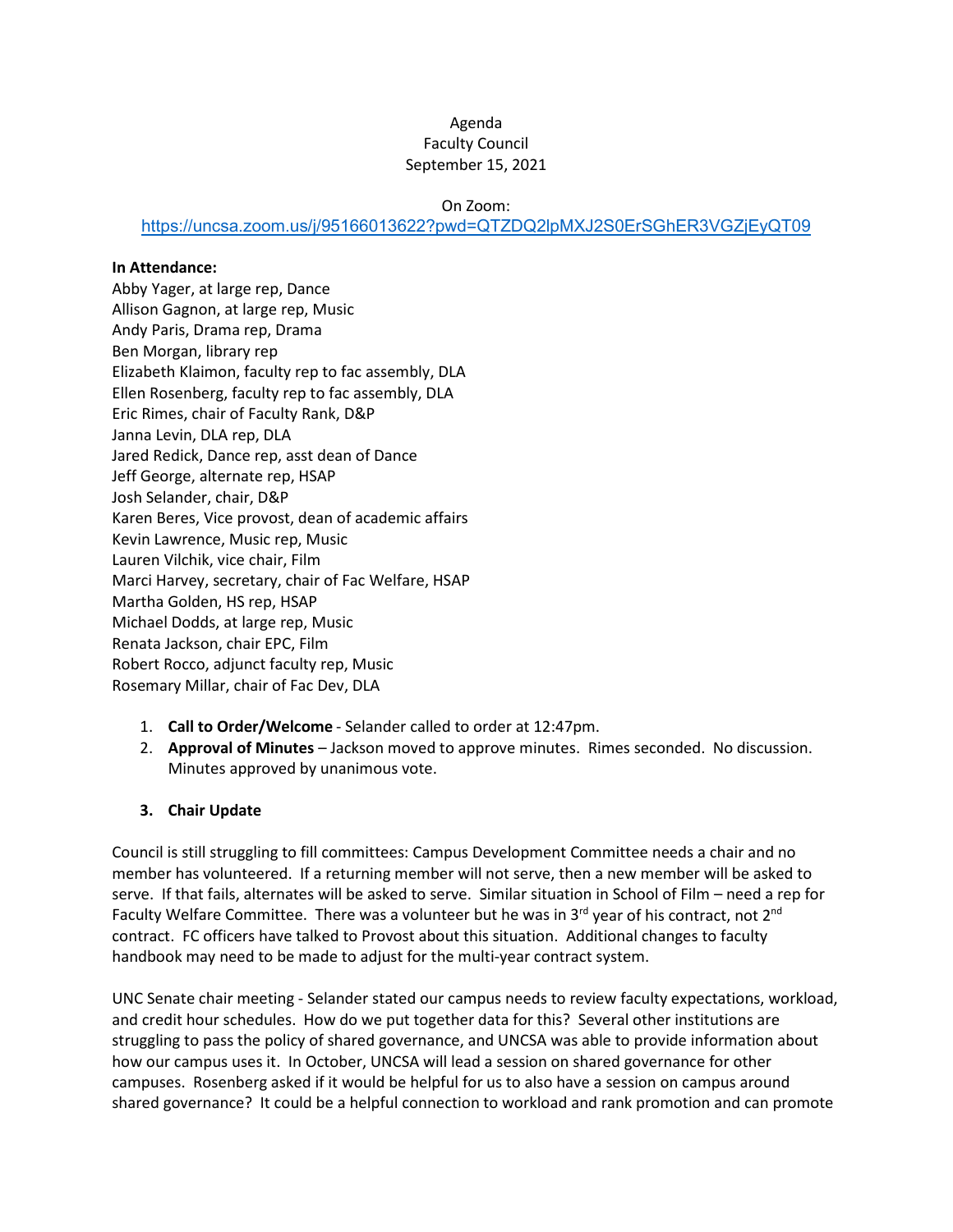our model for shared governance. Yager pointed out that service was not expected in the past and rank is optional on our campus, yet we are now using a system of shared governance that requires people to serve. The bigger issue is time/workload to serve. Selander will connect with Rosenberg and Klaimon to discuss how to continue this work, especially for our 25 new faculty members.

Selander wants to revive FC sponsored events. Having an opportunity to gather in a safe, social way would be meaningful for our faculty. No details or plans yet.

Meeting with Jill Crainshaw this week to clarify Ombuds Committee membership. One rep should be from FC and the relationship needs to be maintained.

Adjunct faculty FC rep election is ongoing at this time, but Robert Rocco will serve until after the election.

A reminder – Chairs of standing committees need to update web pages with new rosters.

# 4. **Provost Update**- given by Karen Beres on behalf of Patrick Sims.

Meeting with Millar about faculty development grants (\$25k) and 2 reassigned time awards for 2022-23. Looking for creative ways to fund these awards. Looking forward to aligning guidelines with the UNC policy guidelines.

Provost Sims has been working to develop an Academic Leadership Fellows program (see draft below) to encourage faculty members to become involved in UNCSA governance. \$5000 non-salaried support for the project. Information is in draft form now and open for comments and feedback. The program will be in partnership with Faculty Development. Will be shared out with FC.

In service day 9/21 12:30-4:30pm. Schedule was shared this afternoon. Chancellor emailed yesterday with opening session information. Faculty will register online for an afternoon session in a future email. Accommodations and remote access are available by request.

Jackson asked if Chancellor Cole will give more information about the Collaborative Scheduling Initiative during in-service day. The session at in-service day begins with faculty and lays out the time frame and allows the body to ask questions. Jackson suggested this will be a monumental shift for campus and on behalf of EPC, requested enough time for the updates to be made thoughtfully. Input from faculty and students will be used before final schedule is created.

Beres runs New Faculty Academy; mentioned only 3 of the new 25 members are multi-contract. She invited Selander to attend an Academy meeting to discuss shared governance. Beres and Kim Pauley in HR have started a New Deans Academy this year. Meeting next week to discuss contracts and reappointments.

### **5. Committee Updates**

**Faculty Welfare (FWC)** met 9/8; discussed Excellence in Teaching Awards and how to recognize adjunct faculty members, who make valuable contributions to our community. UNCSA has 57 adjuncts and 144 fulltime faculty, which is just over 25% of us. We would recommend finding a funding source to create an additional Excellence in Teaching Award for UNCSA that is for adjunct faculty. Criteria would need to be developed for this award/awards. This recommendation has been shared with Jill Lane (Director of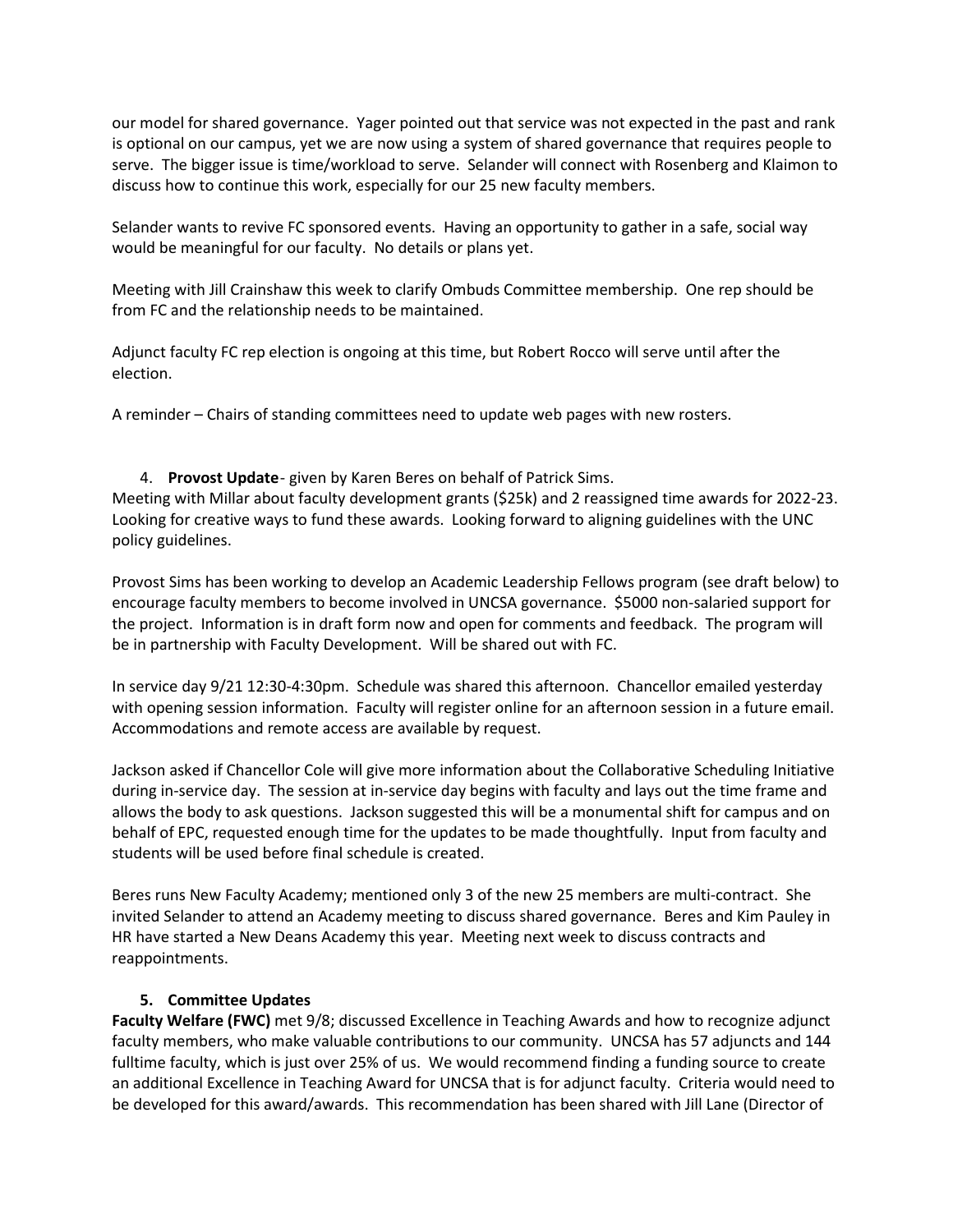Teaching and Learning Center). FWC will also continue clarifying the Grievance policy process by adding language defining the role of the Ombuds office, creating a form to file a grievance, and supporting creation of a web page with this information for faculty. FWC still needs a member to serve as rep from School of Film. We meet monthly between FC weeks.

**Faculty Development (FDC) –** Millar reported she met with Beres and Sims last week. Sent email for 2 reassigned time awards and faculty development grant funding of \$25k. Will meet next week to discuss increasing the current funding level for faculty development funds. Website page has been updated and application form has been updated. Will look at using Teams to house applications. Domestic travel is allowed again. International travel is not, but there are special cases that could be considered and approved.

**Faculty Rank (FRC) –** Rimes reported they are working on Dean Rank Evaluations. Three faculty members up for rank this year.

**Educational Policies (EPC) –** Jackson reported School of Music will be submitting a major update now that the new Dean is in place. Registrar reports Banner is not always accurate in calculating GPAs; campus could consider eliminating the separate DLA GPA and arts school GPA. Will discuss this further. Discussion for study abroad program will require staff to support the program. Beres reported we may be able to partner with another university (WSSU) that already has an established office for study abroad.

6. Faculty Assembly Updates – Rosenberg and Klaimon attended last meeting and will report next time. House, Senate, and Governor's budgets are still different and that is holding up our salary decision-making.

### **7. Joint Faculty Covid Statement Action**

*As citizens of our community, we call on students to both protect themselves and help safeguard their fellow students, staff, and faculty-- especially those who are at higher risk or predisposed to the virus. In these extraordinary circumstances, we must nurture and care for one another to ensure that everyone has the opportunity for a positive conservatory experience this semester.*

Motion made to change this paragraph in current joint statement. Dodds suggested dropping "this semester" all together. Vote on amended statement. Motion passed unanimously. Beres will send out revision for the spring.

8. **Adjourn** – Selander adjourned the meeting at 2:00pm.

### **Upcoming Meetings**

September 29 (Shared Governance Introduction) October 6 October 20 (Possible All School Faculty Meeting) November 3 November 17 December 1 December 15